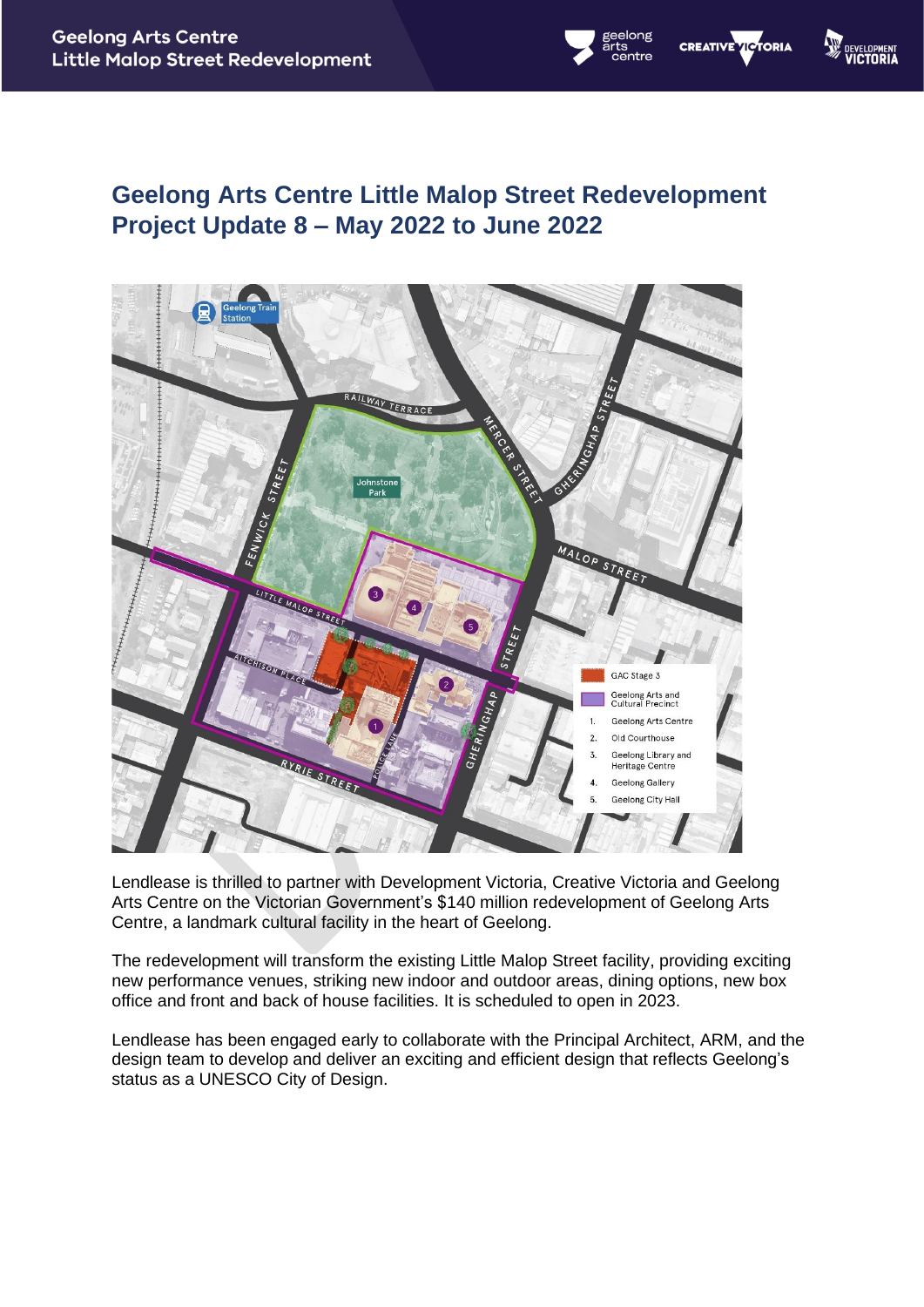



# *What is happening between May & June?*

## **Superstructure Works**

Superstructure works are scheduled for completion by late June, with the structure at the final height (5 stories above road level) the Little Malop Street building structure will be linked back to the Geelong Arts Centre's Ryrie street building

#### *What to expect:*

Plant and equipment operating daily (drilling, power saws.) and regular concrete pours. A combination of tower crane and mobile cranes will be utilised daily to assist with these activities. The loading bay on Little Malop Street will also be frequently used for deliveries. Intermittent road closures of Little Malop Street may be required to facilitate construction activities. No impacts to pedestrian movements are expected

## **Little Malop Street Works**

As the structure is completed and formwork is removed, preliminary works to the Little Malop Street facade will commence with framing of the facade wall system and welding of steel outrigger posts that will eventually support the GRC façade skin.

## *What to expect:*

Elevated work platforms operating via Little Malop Street to access and complete façade works. There are likely to be small machinery sounds such as movement beepers and minor engine noise. It is likely that general construction noise such as drilling and hammering will also be present. We do not anticipate any impacts to pedestrian or vehicle movements, however will advise if the specific need arises.

## **Roofing Works**

Once the structure is completed, roof steel and roof sheet installation will commence to the main roof areas.

## *What to expect:*

The tower crane will load steel and roof sheets to the relevant roof areas where the roof will be installed from elevated work platforms and roof sheeting from on top of roof. There will be intermittent drilling noises in association with the steelwork install and securing of roof sheets.

#### **Building Fitout Works**

As the building structure is completed internal fitout works will commence with the installation of services, partition walls and soffit insulation.

#### *What to expect:*

It is likely that the number of deliveries to the site will increase as a large volume of material is required for the fitout. The fitout period will be ongoing until early 2023 and we advise that typical construction activity noise can be expected over this period such as machine beepers, cutting and drilling.

#### *What to expect over the next 2 months:*

Moderate construction activity and noise from May through to June – during construction operating hours (7am-5.30pm Monday-Friday and 7am-3.30pm Saturdays).

# **Check out all new project updates on the Development Victoria Website** [www.development.vic.gov.au/GAC](http://www.development.vic.gov.au/GAC)

All public enquiries to be directed to [gac.stage3@development.vic.gov.au](mailto:gac.stage3@development.vic.gov.au)

#### **Lendlease Project Team**

Daniel Pozzebon, Construction Manager